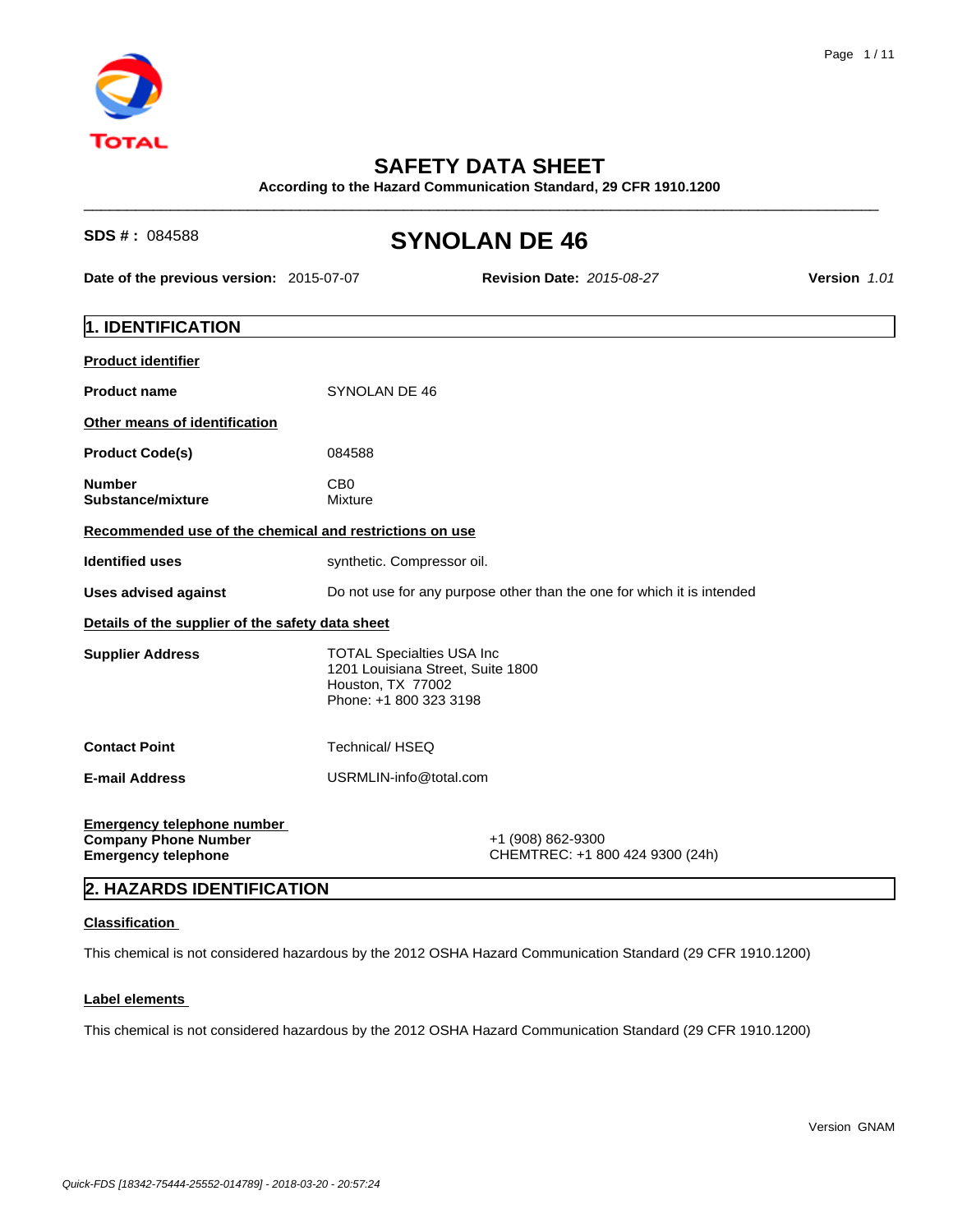

**Date of the previous version:** 2015-07-07 **Revision Date:** 2015-08-27 **Version** 1.01

 $\_$  ,  $\_$  ,  $\_$  ,  $\_$  ,  $\_$  ,  $\_$  ,  $\_$  ,  $\_$  ,  $\_$  ,  $\_$  ,  $\_$  ,  $\_$  ,  $\_$  ,  $\_$  ,  $\_$  ,  $\_$  ,  $\_$  ,  $\_$  ,  $\_$  ,  $\_$  ,  $\_$  ,  $\_$  ,  $\_$  ,  $\_$  ,  $\_$  ,  $\_$  ,  $\_$  ,  $\_$  ,  $\_$  ,  $\_$  ,  $\_$  ,  $\_$  ,  $\_$  ,  $\_$  ,  $\_$  ,  $\_$  ,  $\_$  ,

 $\_$  ,  $\_$  ,  $\_$  ,  $\_$  ,  $\_$  ,  $\_$  ,  $\_$  ,  $\_$  ,  $\_$  ,  $\_$  ,  $\_$  ,  $\_$  ,  $\_$  ,  $\_$  ,  $\_$  ,  $\_$  ,  $\_$  ,  $\_$  ,  $\_$  ,  $\_$  ,  $\_$  ,  $\_$  ,  $\_$  ,  $\_$  ,  $\_$  ,  $\_$  ,  $\_$  ,  $\_$  ,  $\_$  ,  $\_$  ,  $\_$  ,  $\_$  ,  $\_$  ,  $\_$  ,  $\_$  ,  $\_$  ,  $\_$  ,

**Unknown Acute Toxicity** No information available

| Hazards not otherwise classified (HNOC)<br>• None known         |                                                   |  |
|-----------------------------------------------------------------|---------------------------------------------------|--|
| <b>Other information</b><br><b>Physical-Chemical Properties</b> | Contaminated surfaces will be extremely slippery. |  |
| <b>Environmental properties</b>                                 | Should not be released into the environment.      |  |

# **3. COMPOSITION/INFORMATION ON INGREDIENTS**

This material is not considered hazardous by the OSHA Hazard Communication Standard (29 CFR 1910.1200).

| <b>Chemical Name</b>                            | <b>CAS-No</b> | Weight % |
|-------------------------------------------------|---------------|----------|
| 1,2-Benzenedicarboxylic acid, di-C9-11-branched | 68515-49      | 50-90    |
| C <sub>10-rich</sub><br>' esters.<br>alkvl      |               |          |

# **4. FIRST AID MEASURES**

### **First aid measures for different exposure routes**

| <b>General advice</b>                              | IN CASE OF SERIOUS OR PERSISTENT CONDITIONS, CALL A DOCTOR OR<br>EMERGENCY MEDICAL CARE.                                                                                                                |  |  |
|----------------------------------------------------|---------------------------------------------------------------------------------------------------------------------------------------------------------------------------------------------------------|--|--|
| Eye contact                                        | Rinse immediately with plenty of water and seek medical advice.                                                                                                                                         |  |  |
| <b>Skin contact</b>                                | Remove contaminated clothing and shoes. Wash off with soap and water. Wash<br>contaminated clothing before reuse.                                                                                       |  |  |
| <b>Inhalation</b>                                  | Move to fresh air. Inhalation of high concentrations of vapor or aerosols may cause irritation<br>of the upper respiratory tract.                                                                       |  |  |
| Ingestion                                          | Do NOT induce vomiting. Never give anything by mouth to an unconscious person. Call a<br>physician or Poison Control Center immediately. If swallowed, do not induce vomiting -<br>seek medical advice. |  |  |
| Most important symptoms/effects, acute and delayed |                                                                                                                                                                                                         |  |  |
| <b>Skin contact</b>                                | Not classified. May cause slight irritation.                                                                                                                                                            |  |  |
| Eye contact                                        | Not classified.                                                                                                                                                                                         |  |  |
| <b>Inhalation</b>                                  | Not classified. Inhalation of vapors in high concentration may cause irritation of respiratory<br>system.                                                                                               |  |  |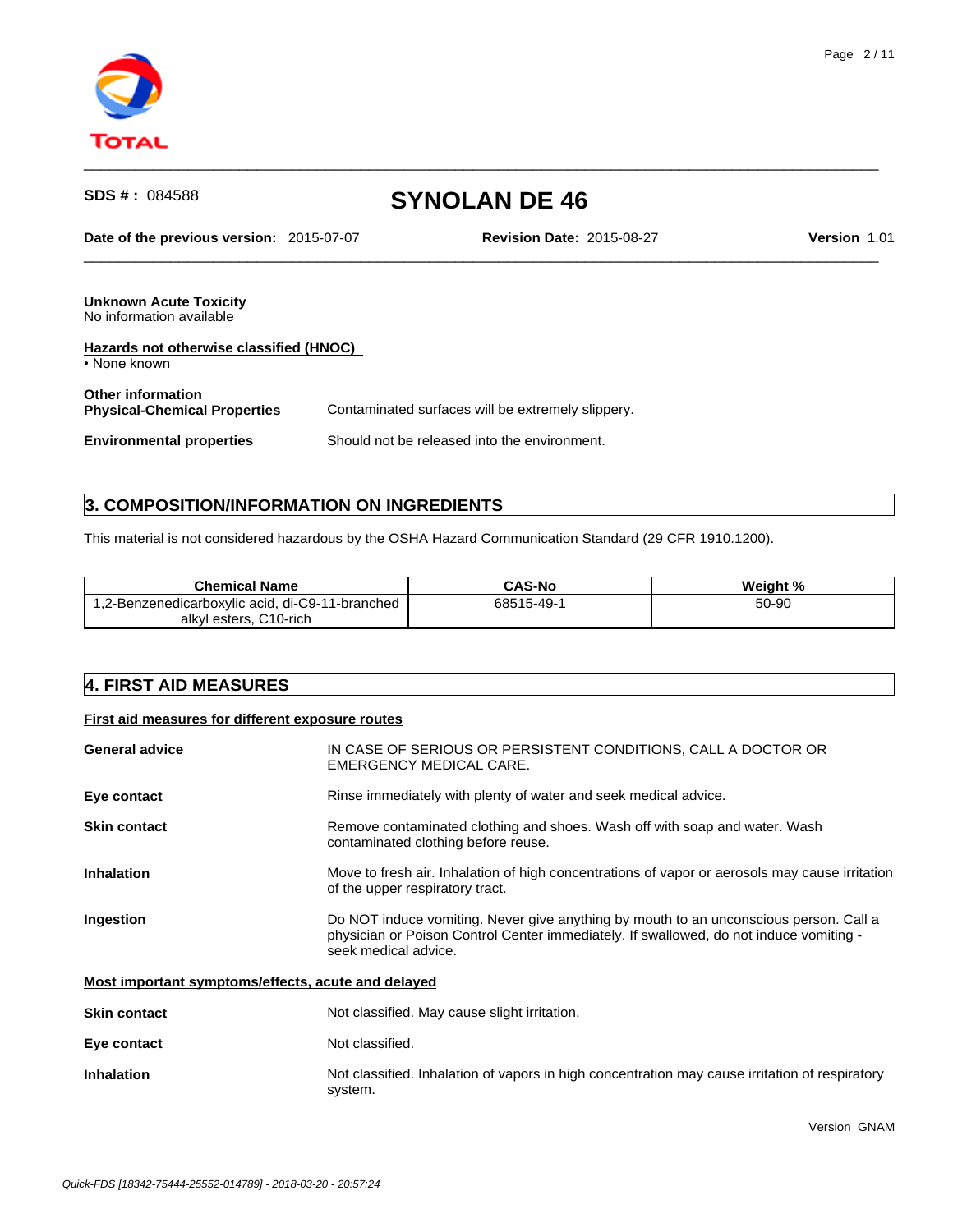

| <b>SDS #: 084588</b>                                                              |                        | <b>SYNOLAN DE 46</b>                                                                                                                                                                                                                                       |  |  |  |
|-----------------------------------------------------------------------------------|------------------------|------------------------------------------------------------------------------------------------------------------------------------------------------------------------------------------------------------------------------------------------------------|--|--|--|
| Date of the previous version: 2015-07-07                                          |                        | <b>Revision Date: 2015-08-27</b><br>Version 1.01                                                                                                                                                                                                           |  |  |  |
| Ingestion                                                                         | diarrhea.              | Not classified. Ingestion may cause gastrointestinal irritation, nausea, vomiting and                                                                                                                                                                      |  |  |  |
| <b>Symptoms</b>                                                                   |                        | Symptoms of overexposure may be headache, dizziness, tiredness, nausea and vomiting.                                                                                                                                                                       |  |  |  |
|                                                                                   |                        | Indication of immediate medical attention and special treatment needed, if necessary                                                                                                                                                                       |  |  |  |
| Notes to physician                                                                | Treat symptomatically. |                                                                                                                                                                                                                                                            |  |  |  |
| <b>5. FIRE-FIGHTING MEASURES</b>                                                  |                        |                                                                                                                                                                                                                                                            |  |  |  |
| <b>Suitable Extinguishing Media</b>                                               |                        | Carbon dioxide (CO <sub>2</sub> ). ABC powder. Foam. Water spray or fog.                                                                                                                                                                                   |  |  |  |
| <b>Unsuitable Extinguishing Media</b>                                             |                        | Do not use a solid water stream as it may scatter and spread fire.                                                                                                                                                                                         |  |  |  |
| <b>Special Hazard</b>                                                             |                        | Incomplete combustion and thermolysis may produce gases of varying toxicity such as<br>carbon monoxide, carbon dioxide, various hydrocarbons, aldehydes and soot. These may<br>be highly dangerous if inhaled in confined spaces or at high concentration. |  |  |  |
| <b>Explosion Data</b>                                                             |                        |                                                                                                                                                                                                                                                            |  |  |  |
| <b>Sensitivity to Mechanical Impact</b><br><b>Sensitivity to Static Discharge</b> | None.<br>None.         |                                                                                                                                                                                                                                                            |  |  |  |
| <b>Protective Equipment and</b><br><b>Precautions for Firefighters</b>            |                        | As in any fire, wear self-contained breathing apparatus pressure-demand, MSHA/NIOSH<br>(approved or equivalent) and full protective gear. Evacuate non-essential personnel.                                                                                |  |  |  |

 $\_$  ,  $\_$  ,  $\_$  ,  $\_$  ,  $\_$  ,  $\_$  ,  $\_$  ,  $\_$  ,  $\_$  ,  $\_$  ,  $\_$  ,  $\_$  ,  $\_$  ,  $\_$  ,  $\_$  ,  $\_$  ,  $\_$  ,  $\_$  ,  $\_$  ,  $\_$  ,  $\_$  ,  $\_$  ,  $\_$  ,  $\_$  ,  $\_$  ,  $\_$  ,  $\_$  ,  $\_$  ,  $\_$  ,  $\_$  ,  $\_$  ,  $\_$  ,  $\_$  ,  $\_$  ,  $\_$  ,  $\_$  ,  $\_$  ,

# **6. ACCIDENTAL RELEASE MEASURES**

**Personal precautions, protective equipment and emergency procedures** 

| <b>General Information</b>                            | Do not touch or walk through spilled material. Contaminated surfaces will be extremely<br>slippery. Use personal protective equipment. Ensure adequate ventilation. Remove all<br>sources of ignition.                                                                                                                                    |  |  |  |  |
|-------------------------------------------------------|-------------------------------------------------------------------------------------------------------------------------------------------------------------------------------------------------------------------------------------------------------------------------------------------------------------------------------------------|--|--|--|--|
| <b>Other information</b>                              | See Section 12 for additional information.                                                                                                                                                                                                                                                                                                |  |  |  |  |
| <b>Environmental precautions</b>                      |                                                                                                                                                                                                                                                                                                                                           |  |  |  |  |
| <b>General Information</b>                            | Do not allow material to contaminate ground water system. Try to prevent the material from<br>entering drains or water courses. Local authorities should be advised if significant spillages<br>cannot be contained.                                                                                                                      |  |  |  |  |
| Methods and materials for containment and cleaning up |                                                                                                                                                                                                                                                                                                                                           |  |  |  |  |
| Methods for cleaning up                               | Dam up. Keep in suitable, closed containers for disposal. Soak up with inert absorbent<br>material. Contain spillage, and then collect with non-combustible absorbent material, (e.g.<br>sand, earth, diatomaceous earth, vermiculite) and place in container for disposal according<br>to local / national regulations (see section 13). |  |  |  |  |

# **7. HANDLING AND STORAGE**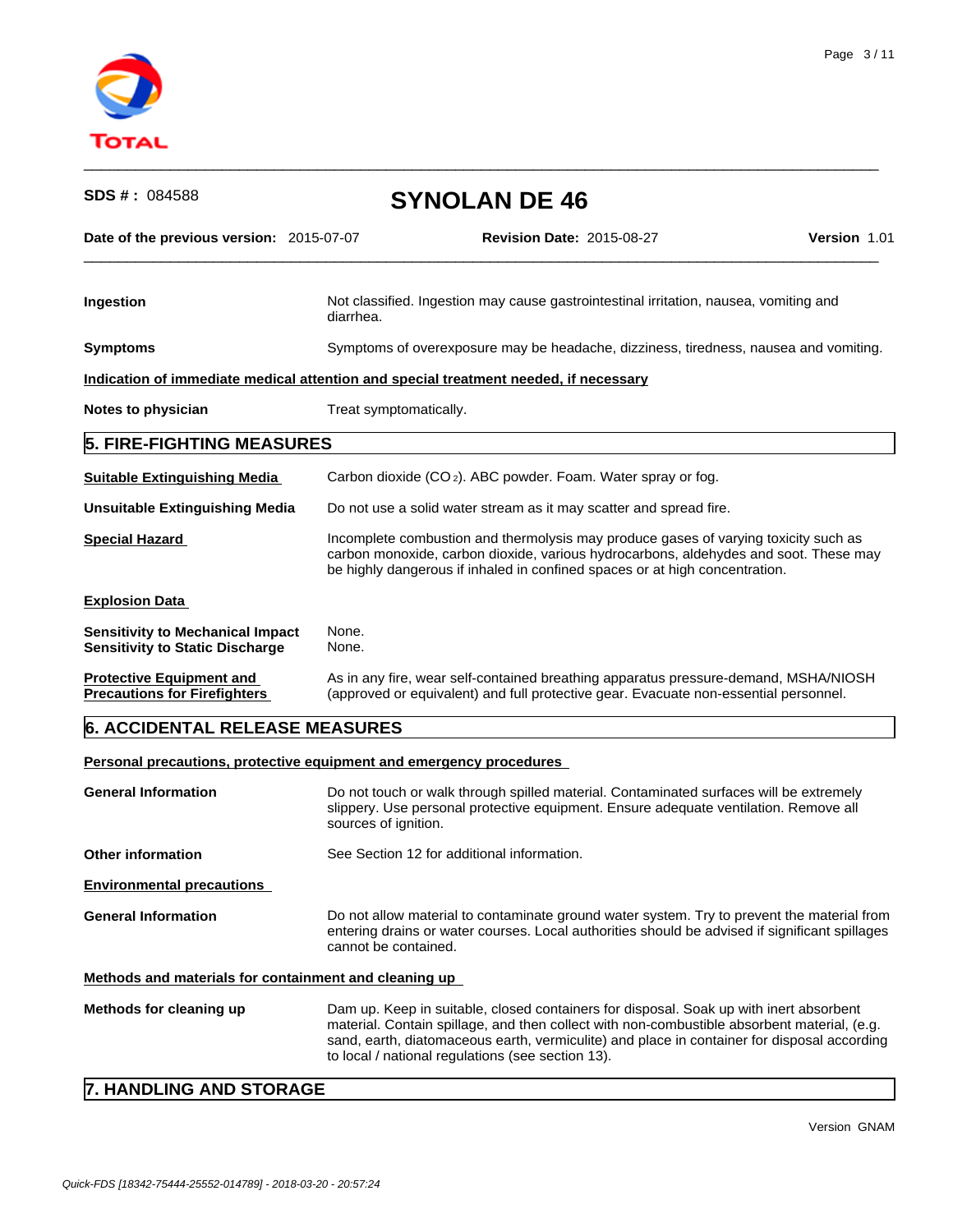

| <b>SDS #: 084588</b>                                         |                                                                                                                                                                                                          | <b>SYNOLAN DE 46</b>                                                                                                                                                                                                                                                                                                                                                                                                                                                                                                                                                                                                                                            |              |  |  |
|--------------------------------------------------------------|----------------------------------------------------------------------------------------------------------------------------------------------------------------------------------------------------------|-----------------------------------------------------------------------------------------------------------------------------------------------------------------------------------------------------------------------------------------------------------------------------------------------------------------------------------------------------------------------------------------------------------------------------------------------------------------------------------------------------------------------------------------------------------------------------------------------------------------------------------------------------------------|--------------|--|--|
| Date of the previous version: 2015-07-07                     |                                                                                                                                                                                                          | <b>Revision Date: 2015-08-27</b>                                                                                                                                                                                                                                                                                                                                                                                                                                                                                                                                                                                                                                | Version 1.01 |  |  |
| <b>Precautions for safe handling</b>                         |                                                                                                                                                                                                          |                                                                                                                                                                                                                                                                                                                                                                                                                                                                                                                                                                                                                                                                 |              |  |  |
| Advice on safe handling                                      | When using, do not eat, drink or smoke. For personal protection see section 8. Use only in<br>well-ventilated areas. Do not breathe vapors or spray mist. Avoid contact with skin, eyes<br>and clothing. |                                                                                                                                                                                                                                                                                                                                                                                                                                                                                                                                                                                                                                                                 |              |  |  |
| Prevention of fire and explosion                             | Take precautionary measures against static discharges. Ground/bond containers, tanks<br>and transfer/receiving equipment.                                                                                |                                                                                                                                                                                                                                                                                                                                                                                                                                                                                                                                                                                                                                                                 |              |  |  |
| <b>Hygiene measures</b>                                      |                                                                                                                                                                                                          | Ensure the application of strict rules of hygiene by the personnel exposed to the risk of<br>contact with the product. Wash hands before breaks and immediately after handling the<br>product. Do not use abrasives, solvents or fuels. Do not dry hands with rags that have been<br>contaminated with product. Do not put product contaminated rags into workwear pockets.<br>When using, do not eat, drink or smoke. Use personal protective equipment as required.<br>Wash hands before breaks and at the end of workday. Avoid breathing vapors, mist or gas.<br>Avoid prolonged and repeated contact with the skin, especially with used or waste product. |              |  |  |
| Conditions for safe storage, including any incompatibilities |                                                                                                                                                                                                          |                                                                                                                                                                                                                                                                                                                                                                                                                                                                                                                                                                                                                                                                 |              |  |  |
| <b>Technical measures/Storage</b><br>conditions              |                                                                                                                                                                                                          | Keep away from food, drink and animal feedingstuffs. Keep in a bunded area. Keep<br>container tightly closed. Keep preferably in the original container. Otherwise reproduce all<br>indication of the regulation label on the new container. Do not remove the hazard labels of<br>the containers (even if they are empty). Design the installations in order to avoid accidental<br>emissions of product (due to seal breakage, for example) onto hot casings or electrical<br>contacts. Protect from frost, heat and sunlight. Protect from moisture. Keep in a bunded<br>area. Store in original container. Keep in properly labeled containers.             |              |  |  |
| <b>Materials to Avoid</b>                                    | Strong oxidizing agents.                                                                                                                                                                                 |                                                                                                                                                                                                                                                                                                                                                                                                                                                                                                                                                                                                                                                                 |              |  |  |
| 8. EXPOSURE CONTROLS/PERSONAL PROTECTION                     |                                                                                                                                                                                                          |                                                                                                                                                                                                                                                                                                                                                                                                                                                                                                                                                                                                                                                                 |              |  |  |
| <b>Control parameters</b>                                    |                                                                                                                                                                                                          |                                                                                                                                                                                                                                                                                                                                                                                                                                                                                                                                                                                                                                                                 |              |  |  |
| <b>Exposure limits</b>                                       | Mineral oil mist:                                                                                                                                                                                        | USA: OSHA (PEL) TWA 5 mg/m <sup>3</sup> , NIOSH (REL) TWA 5 mg/m <sup>3</sup> , STEL 10 mg/m <sup>3</sup> , ACGIH<br>(TLV) TWA 5 mg/m <sup>3</sup> (highly refined).                                                                                                                                                                                                                                                                                                                                                                                                                                                                                            |              |  |  |
| <b>Exposure controls</b>                                     |                                                                                                                                                                                                          |                                                                                                                                                                                                                                                                                                                                                                                                                                                                                                                                                                                                                                                                 |              |  |  |
| <b>Engineering Measures</b>                                  |                                                                                                                                                                                                          | Apply technical measures to comply with the occupational exposure limits. When working in<br>confined spaces (tanks, containers, etc.), ensure that there is a supply of air suitable for<br>breathing and wear the recommended equipment.                                                                                                                                                                                                                                                                                                                                                                                                                      |              |  |  |
|                                                              |                                                                                                                                                                                                          |                                                                                                                                                                                                                                                                                                                                                                                                                                                                                                                                                                                                                                                                 |              |  |  |

# **Individual protection measures, such as personal protective equipment**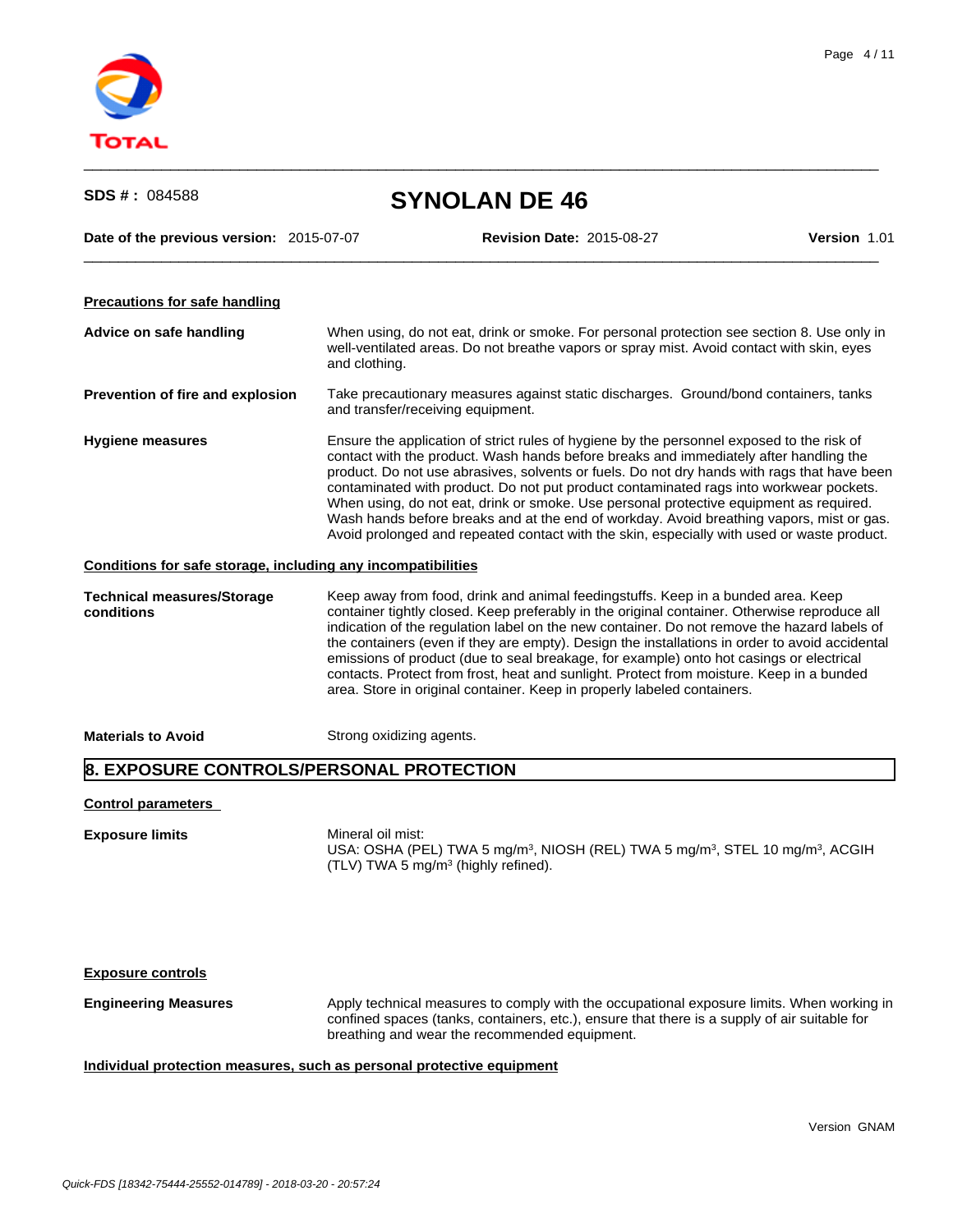

| <b>SDS #: 084588</b>                     | <b>SYNOLAN DE 46</b> |                                                                                                                                                                                                                                                                                                                                                                                                                                                                                                                                                                                                                                                                 |              |  |  |  |
|------------------------------------------|----------------------|-----------------------------------------------------------------------------------------------------------------------------------------------------------------------------------------------------------------------------------------------------------------------------------------------------------------------------------------------------------------------------------------------------------------------------------------------------------------------------------------------------------------------------------------------------------------------------------------------------------------------------------------------------------------|--------------|--|--|--|
| Date of the previous version: 2015-07-07 |                      | <b>Revision Date: 2015-08-27</b>                                                                                                                                                                                                                                                                                                                                                                                                                                                                                                                                                                                                                                | Version 1.01 |  |  |  |
| <b>General Information</b>               |                      | If the product is used in mixtures, it is recommended that you contact the appropriate<br>protective equipment suppliers. These recommendations apply to the product as supplied.                                                                                                                                                                                                                                                                                                                                                                                                                                                                               |              |  |  |  |
| <b>Eye/Face Protection</b>               |                      | If splashes are likely to occur, wear:. Safety glasses with side-shields.                                                                                                                                                                                                                                                                                                                                                                                                                                                                                                                                                                                       |              |  |  |  |
| Skin and body protection                 |                      | Wear suitable protective clothing. Protective shoes or boots.                                                                                                                                                                                                                                                                                                                                                                                                                                                                                                                                                                                                   |              |  |  |  |
| <b>Hand Protection</b>                   |                      | Protective gloves. Impervious gloves. Please observe the instructions regarding<br>permeability and breakthrough time which are provided by the supplier of the gloves. Also<br>take into consideration the specific local conditions under which the product is used, such<br>as the danger of cuts, abrasion, and the contact time.                                                                                                                                                                                                                                                                                                                           |              |  |  |  |
| <b>Respiratory protection</b>            | regulations.         | None required under normal usage. If exposure limits are exceeded or irritation is<br>experienced, NIOSH/MSHA approved respiratory protection should be worn.<br>Positive-pressure supplied air respirators may be required for high airborne contaminant<br>concentrations. Respiratory protection must be provided in accordance with current local                                                                                                                                                                                                                                                                                                           |              |  |  |  |
| <b>Hygiene measures</b>                  |                      | Ensure the application of strict rules of hygiene by the personnel exposed to the risk of<br>contact with the product. Wash hands before breaks and immediately after handling the<br>product. Do not use abrasives, solvents or fuels. Do not dry hands with rags that have been<br>contaminated with product. Do not put product contaminated rags into workwear pockets.<br>When using, do not eat, drink or smoke. Use personal protective equipment as required.<br>Wash hands before breaks and at the end of workday. Avoid breathing vapors, mist or gas.<br>Avoid prolonged and repeated contact with the skin, especially with used or waste product. |              |  |  |  |

 $\_$  ,  $\_$  ,  $\_$  ,  $\_$  ,  $\_$  ,  $\_$  ,  $\_$  ,  $\_$  ,  $\_$  ,  $\_$  ,  $\_$  ,  $\_$  ,  $\_$  ,  $\_$  ,  $\_$  ,  $\_$  ,  $\_$  ,  $\_$  ,  $\_$  ,  $\_$  ,  $\_$  ,  $\_$  ,  $\_$  ,  $\_$  ,  $\_$  ,  $\_$  ,  $\_$  ,  $\_$  ,  $\_$  ,  $\_$  ,  $\_$  ,  $\_$  ,  $\_$  ,  $\_$  ,  $\_$  ,  $\_$  ,  $\_$  ,

# **9. PHYSICAL AND CHEMICAL PROPERTIES**

## **Physical and chemical properties**

| Appearance<br>Color<br>Physical State @20°C<br>Odor<br><b>Odor Threshold</b>       |                          | limpid<br>clear<br>liquid<br>Mild Petroleum distillates<br>No information available                          |                                                       |
|------------------------------------------------------------------------------------|--------------------------|--------------------------------------------------------------------------------------------------------------|-------------------------------------------------------|
| <b>Property</b><br>рH<br><b>Melting point/range</b><br>Boiling point/boiling range | <b>Values</b>            | <b>Remarks</b><br>Not applicable<br>No information available<br>Not applicable                               | Method                                                |
| <b>Flash point</b>                                                                 | > 232 °C<br>> 450 °F     |                                                                                                              | Cleveland Open Cup (COC)<br>Cleveland Open Cup (COC). |
| <b>Evaporation rate</b><br><b>Flammability Limits in Air</b><br>upper<br>Lower     | $\overline{\phantom{0}}$ | No information available<br>No information available<br>No information available<br>No information available |                                                       |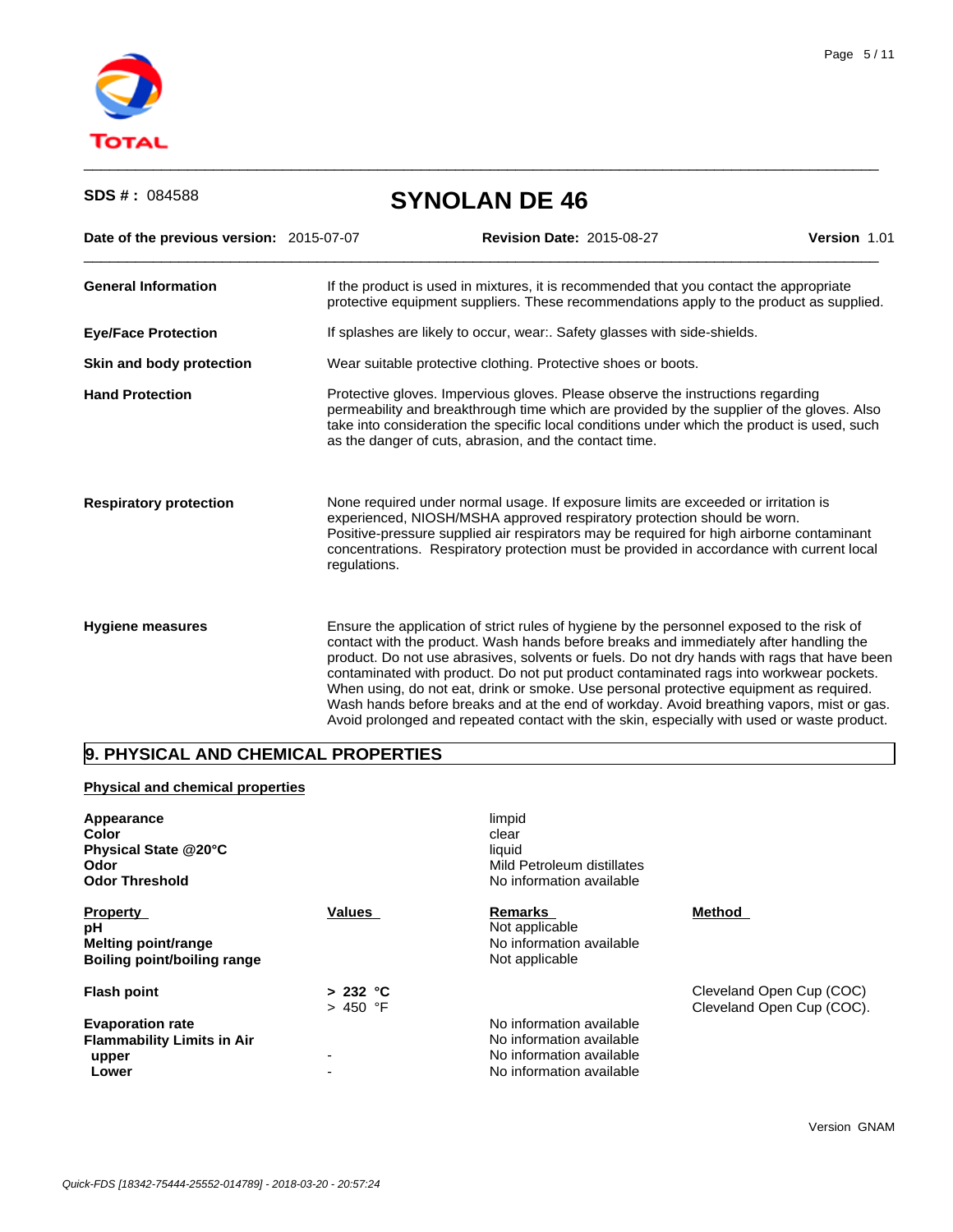

 $\_$  ,  $\_$  ,  $\_$  ,  $\_$  ,  $\_$  ,  $\_$  ,  $\_$  ,  $\_$  ,  $\_$  ,  $\_$  ,  $\_$  ,  $\_$  ,  $\_$  ,  $\_$  ,  $\_$  ,  $\_$  ,  $\_$  ,  $\_$  ,  $\_$  ,  $\_$  ,  $\_$  ,  $\_$  ,  $\_$  ,  $\_$  ,  $\_$  ,  $\_$  ,  $\_$  ,  $\_$  ,  $\_$  ,  $\_$  ,  $\_$  ,  $\_$  ,  $\_$  ,  $\_$  ,  $\_$  ,  $\_$  ,  $\_$  ,

| Date of the previous version: 2015-07-07  |                               | <b>Revision Date: 2015-08-27</b>                                                                                                                                                      | Version 1.01             |  |
|-------------------------------------------|-------------------------------|---------------------------------------------------------------------------------------------------------------------------------------------------------------------------------------|--------------------------|--|
| <b>Vapor Pressure</b>                     |                               | No information available                                                                                                                                                              |                          |  |
| Vapor density                             |                               | No information available                                                                                                                                                              |                          |  |
| <b>Relative density</b>                   | 0.948                         | @ 15 °C                                                                                                                                                                               | <b>ASTM D 1298</b>       |  |
| <b>Density</b>                            | 948 $kg/m3$                   | @ 15 °C                                                                                                                                                                               | <b>ASTM D 1298</b>       |  |
| <b>Water solubility</b>                   |                               | Insoluble                                                                                                                                                                             |                          |  |
| Solubility in other solvents              |                               | No information available                                                                                                                                                              |                          |  |
| <b>logPow</b>                             |                               | No information available                                                                                                                                                              |                          |  |
| <b>Autoignition temperature</b>           |                               | Not applicable                                                                                                                                                                        |                          |  |
| <b>Decomposition temperature</b>          |                               | No information available                                                                                                                                                              |                          |  |
| <b>Viscosity, kinematic</b>               | 46.0 mm2/s                    | @ 40 °C                                                                                                                                                                               | ASTM D 445               |  |
| <b>Explosive properties</b>               | Not explosive                 |                                                                                                                                                                                       |                          |  |
| <b>Oxidizing Properties</b>               | Not applicable                |                                                                                                                                                                                       |                          |  |
| Possibility of hazardous reactions        | Not applicable                |                                                                                                                                                                                       |                          |  |
| <b>Other information</b>                  |                               |                                                                                                                                                                                       |                          |  |
| <b>Freezing Point</b>                     |                               | No information available                                                                                                                                                              |                          |  |
| Pour point                                | -45 $^{\circ}$ C              |                                                                                                                                                                                       | Cleveland Open Cup (COC) |  |
| 10. STABILITY AND REACTIVITY              |                               |                                                                                                                                                                                       |                          |  |
| <b>Reactivity</b>                         | No information available.     |                                                                                                                                                                                       |                          |  |
| <b>Chemical stability</b>                 |                               | Stable under recommended storage conditions.                                                                                                                                          |                          |  |
| <b>Possibility of hazardous reactions</b> | None under normal processing. |                                                                                                                                                                                       |                          |  |
| <b>Conditions to Avoid</b>                | oxidizing agents.             | Heat (temperatures above flash point), sparks, ignition points, flames, static electricity.<br>Heat, flames and sparks. Take precautionary measures against static discharges. Strong |                          |  |
| <b>Incompatible Materials</b>             | Strong oxidizing agents.      |                                                                                                                                                                                       |                          |  |

**Hazardous Decomposition Products** Incomplete combustion and thermolysis may produce gases of varying toxicity such as carbon monoxide, carbon dioxide, various hydrocarbons, aldehydes and soot.

# **11. TOXICOLOGICAL INFORMATION**

## **Acute toxicity**

**Product Information** Product does not present an acute toxicity hazard based on known or supplied information.

#### **Information on likely routes of exposure**

**Principle Routes of Exposure** Inhalation, Ingestion, Eye contact, Skin contact.

#### **Numerical measures of toxicity - Product Information**

| ATEmix (oral)          | 43378 mg/kg |
|------------------------|-------------|
| <b>ATEmix (dermal)</b> | 12253 mg/kg |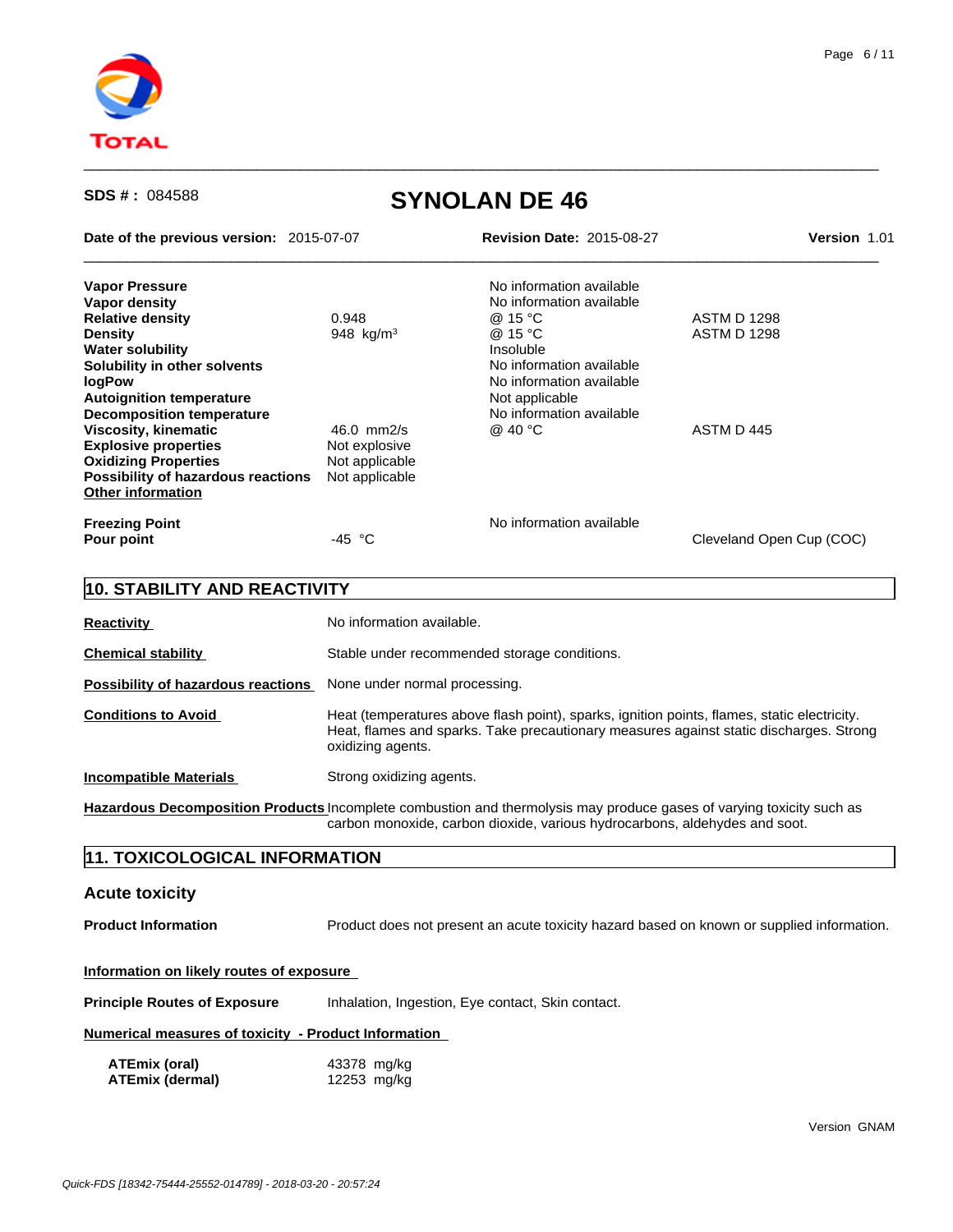

#### **Date of the previous version:** 2015-07-07 **Revision Date:** 2015-08-27 **Version** 1.01

 $\_$  ,  $\_$  ,  $\_$  ,  $\_$  ,  $\_$  ,  $\_$  ,  $\_$  ,  $\_$  ,  $\_$  ,  $\_$  ,  $\_$  ,  $\_$  ,  $\_$  ,  $\_$  ,  $\_$  ,  $\_$  ,  $\_$  ,  $\_$  ,  $\_$  ,  $\_$  ,  $\_$  ,  $\_$  ,  $\_$  ,  $\_$  ,  $\_$  ,  $\_$  ,  $\_$  ,  $\_$  ,  $\_$  ,  $\_$  ,  $\_$  ,  $\_$  ,  $\_$  ,  $\_$  ,  $\_$  ,  $\_$  ,  $\_$  ,

 $\_$  ,  $\_$  ,  $\_$  ,  $\_$  ,  $\_$  ,  $\_$  ,  $\_$  ,  $\_$  ,  $\_$  ,  $\_$  ,  $\_$  ,  $\_$  ,  $\_$  ,  $\_$  ,  $\_$  ,  $\_$  ,  $\_$  ,  $\_$  ,  $\_$  ,  $\_$  ,  $\_$  ,  $\_$  ,  $\_$  ,  $\_$  ,  $\_$  ,  $\_$  ,  $\_$  ,  $\_$  ,  $\_$  ,  $\_$  ,  $\_$  ,  $\_$  ,  $\_$  ,  $\_$  ,  $\_$  ,  $\_$  ,  $\_$  ,

#### **Component Information**

| <b>Chemical Name</b>                                                                                    | LD50 Oral                  | <b>LD50 Dermal</b>           | <b>LC50 Inhalation</b> |
|---------------------------------------------------------------------------------------------------------|----------------------------|------------------------------|------------------------|
| 1,2-Benzenedicarboxylic acid,<br>di-C9-11-branched alkyl esters,<br>IC <sub>10-rich</sub><br>68515-49-1 | $LD50 > 60000$ mg/kg (Rat) | $LD50 > 3160$ mg/kg (Rabbit) |                        |

### **Information on toxicological effects**

| Symptoms of overexposure may be headache, dizziness, tiredness, nausea and vomiting.           |
|------------------------------------------------------------------------------------------------|
|                                                                                                |
|                                                                                                |
| Not classified. Inhalation of vapors in high concentration may cause irritation of respiratory |
| Not classified. Ingestion may cause gastrointestinal irritation, nausea, vomiting and          |
|                                                                                                |

## **Delayed and immediate effects as well as chronic effects from short and long-term exposure**

| <b>Sensitization</b>         | Not classified as a sensitizer.                                            |
|------------------------------|----------------------------------------------------------------------------|
| Carcinogenicity              | This product is not classified carcinogenic.                               |
| <b>Mutagenicity</b>          | This product is not classified as mutagenic.                               |
| <b>Reproductive toxicity</b> | This product does not present any known or suspected reproductive hazards. |

Aspiration Hazard **No known effect based on information supplied.** 

# **12. ECOLOGICAL INFORMATION**

**Ecotoxicity** 

**Acute aquatic toxicity - Product Information**

No information available

**Acute aquatic toxicity - Component Information**

No information available

## **Chronic aquatic toxicity - Product Information**

No information available

#### **Chronic aquatic toxicity - Component Information**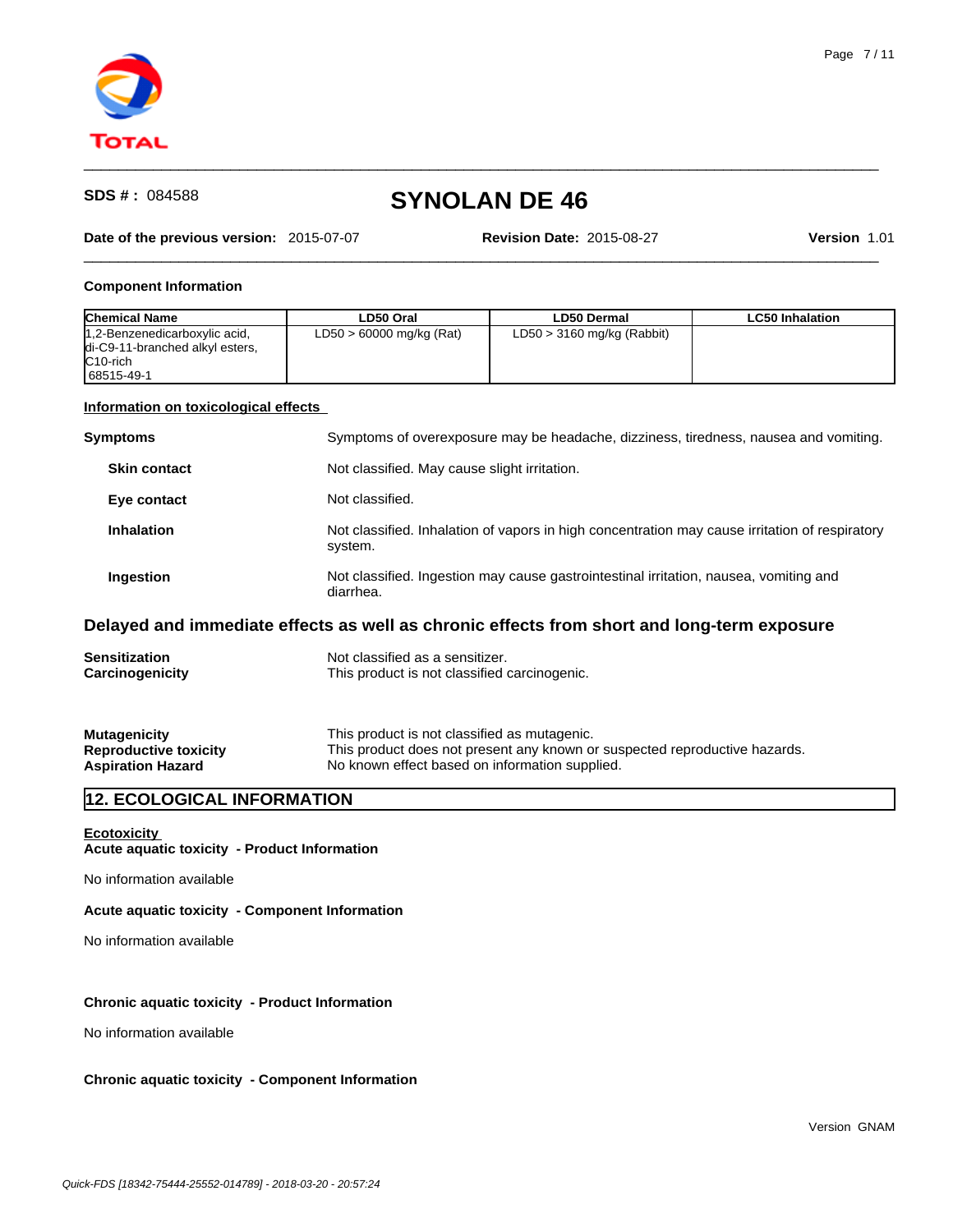

| SDS #: 084588                                                                                                | <b>SYNOLAN DE 46</b>                                                                         |                                                                                       |                     |
|--------------------------------------------------------------------------------------------------------------|----------------------------------------------------------------------------------------------|---------------------------------------------------------------------------------------|---------------------|
| Date of the previous version: 2015-07-07                                                                     |                                                                                              | <b>Revision Date: 2015-08-27</b>                                                      | <b>Version 1.01</b> |
| No information available                                                                                     |                                                                                              |                                                                                       |                     |
| <b>Effects on terrestrial organisms</b>                                                                      | No information available.                                                                    |                                                                                       |                     |
| <b>Persistence and degradability</b>                                                                         |                                                                                              |                                                                                       |                     |
| <b>General Information</b>                                                                                   | No information available.                                                                    |                                                                                       |                     |
| <b>Bioaccumulative potential</b>                                                                             |                                                                                              |                                                                                       |                     |
| <b>Product Information</b>                                                                                   | No information available.                                                                    |                                                                                       |                     |
| logPow                                                                                                       | No information available                                                                     |                                                                                       |                     |
| <b>Component Information</b>                                                                                 | No information available.                                                                    |                                                                                       |                     |
| <b>Chemical Name</b><br>1,2-Benzenedicarboxylic acid, di-C9-11-branched alkyl esters, C10-rich<br>68515-49-1 |                                                                                              | log Pow<br>8.8                                                                        |                     |
| <b>Mobility</b>                                                                                              |                                                                                              |                                                                                       |                     |
| Soil                                                                                                         | mobility                                                                                     | Given its physical and chemical characteristics, the product generally shows low soil |                     |
| Air<br>Water<br>Other adverse effects                                                                        | Loss by evaporation is limited<br>Insoluble The product spreads on the surface of the water. |                                                                                       |                     |
| <b>General Information</b>                                                                                   | No information available                                                                     |                                                                                       |                     |
| <b>13. DISPOSAL CONSIDERATIONS</b>                                                                           |                                                                                              |                                                                                       |                     |
| <b>Waste treatment</b>                                                                                       |                                                                                              |                                                                                       |                     |
| <b>Waste Disposal Methods</b>                                                                                | Dispose of in accordance with local regulations.                                             |                                                                                       |                     |
| <b>Contaminated packaging</b>                                                                                | disposal.                                                                                    | Empty containers should be taken to an approved waste handling site for recycling or  |                     |

# **14. TRANSPORT INFORMATION**

DOT Not regulated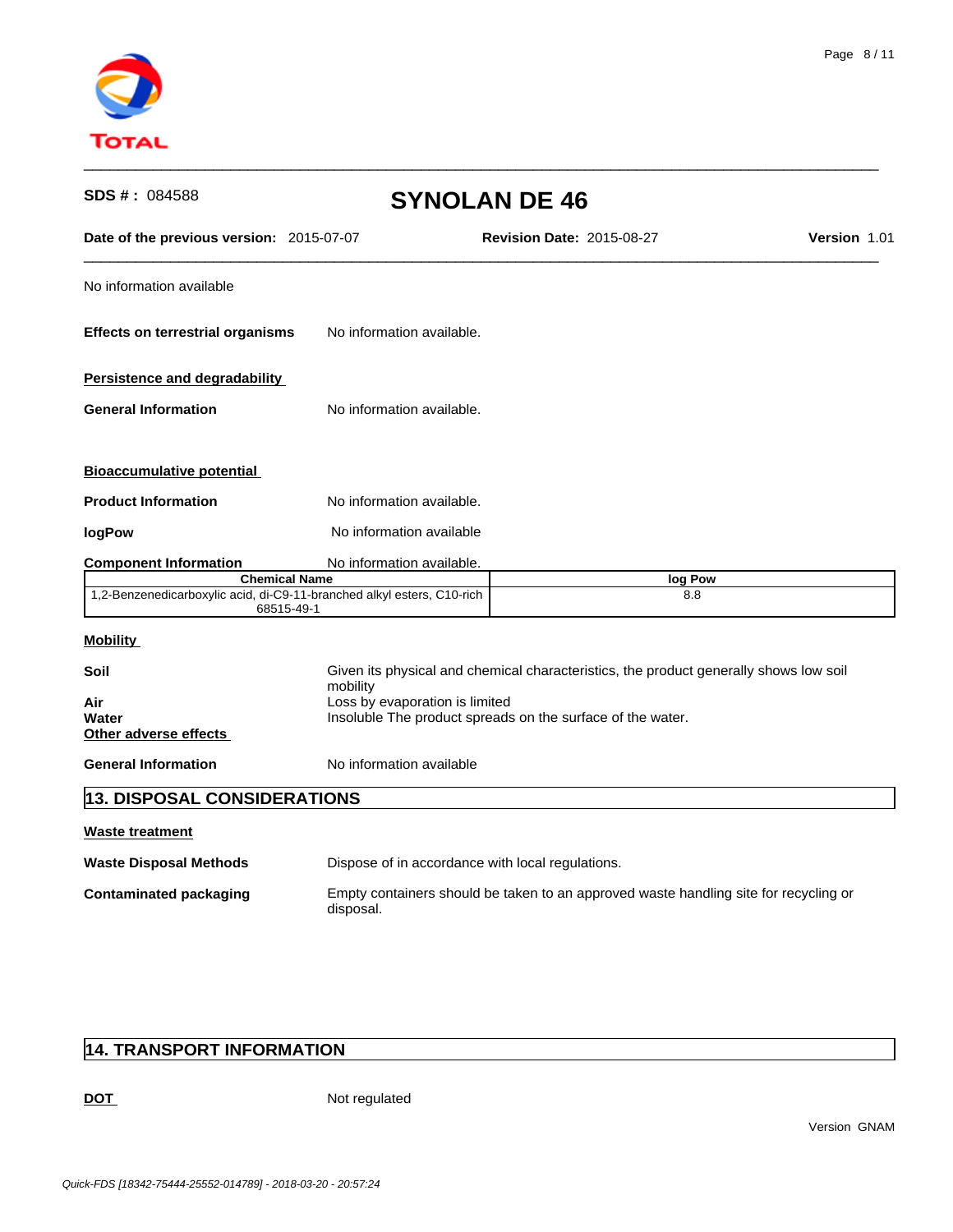

**Date of the previous version:** 2015-07-07 **Revision Date:** 2015-08-27 **Version** 1.01

 $\_$  ,  $\_$  ,  $\_$  ,  $\_$  ,  $\_$  ,  $\_$  ,  $\_$  ,  $\_$  ,  $\_$  ,  $\_$  ,  $\_$  ,  $\_$  ,  $\_$  ,  $\_$  ,  $\_$  ,  $\_$  ,  $\_$  ,  $\_$  ,  $\_$  ,  $\_$  ,  $\_$  ,  $\_$  ,  $\_$  ,  $\_$  ,  $\_$  ,  $\_$  ,  $\_$  ,  $\_$  ,  $\_$  ,  $\_$  ,  $\_$  ,  $\_$  ,  $\_$  ,  $\_$  ,  $\_$  ,  $\_$  ,  $\_$  ,

 $\_$  ,  $\_$  ,  $\_$  ,  $\_$  ,  $\_$  ,  $\_$  ,  $\_$  ,  $\_$  ,  $\_$  ,  $\_$  ,  $\_$  ,  $\_$  ,  $\_$  ,  $\_$  ,  $\_$  ,  $\_$  ,  $\_$  ,  $\_$  ,  $\_$  ,  $\_$  ,  $\_$  ,  $\_$  ,  $\_$  ,  $\_$  ,  $\_$  ,  $\_$  ,  $\_$  ,  $\_$  ,  $\_$  ,  $\_$  ,  $\_$  ,  $\_$  ,  $\_$  ,  $\_$  ,  $\_$  ,  $\_$  ,  $\_$  ,

| TDG.             | Not regulated |
|------------------|---------------|
| <b>MEX</b>       | Not regulated |
| <b>ICAO/IATA</b> | Not regulated |
| <b>IMDG/IMO</b>  | Not regulated |
| <b>ADR/RID</b>   | Not regulated |
| <b>ADN</b>       | Not regulated |
|                  |               |

# **15. REGULATORY INFORMATION**

**International Inventories** All the substances contained in this product are listed or exempted from listing in the following inventories:

U.S.A. (TSCA) Canada (DSL/NDSL) Europe (EINECS/ELINCS/NLP) China (IECSC) Korea (KECL) Philippines (PICCS) Australia (AICS)

## **U.S. Federal Regulations**

#### **SARA 313**

Section 313 of Title III of the Superfund Amendments and Reauthorization Act of 1986 (SARA). This product does not contain any chemicals which are subject to the reporting requirements of the Act and Title 40 of the Code of Federal Regulations, Part 372.

| SARA 311/312 Hazard Categories    |    |  |
|-----------------------------------|----|--|
| <b>Acute Health Hazard</b>        | no |  |
| <b>Chronic Health Hazard</b>      | no |  |
| Fire Hazard                       | no |  |
| Sudden Release of Pressure Hazard | no |  |
| <b>Reactive Hazard</b>            | no |  |

## **Clean Water Act**

This product does not contain any substances regulated as pollutants pursuant to the Clean Water Act (40 CFR 122.21 and 40 CFR 122.42).

#### **Clean Air Act, Section 112 Hazardous Air Pollutants (HAPs) (see 40 CFR 61)**

This product does not contain any substances regulated as hazardous air pollutants (HAPS) under Section 112 of the Clean Air Act Amendments of 1990.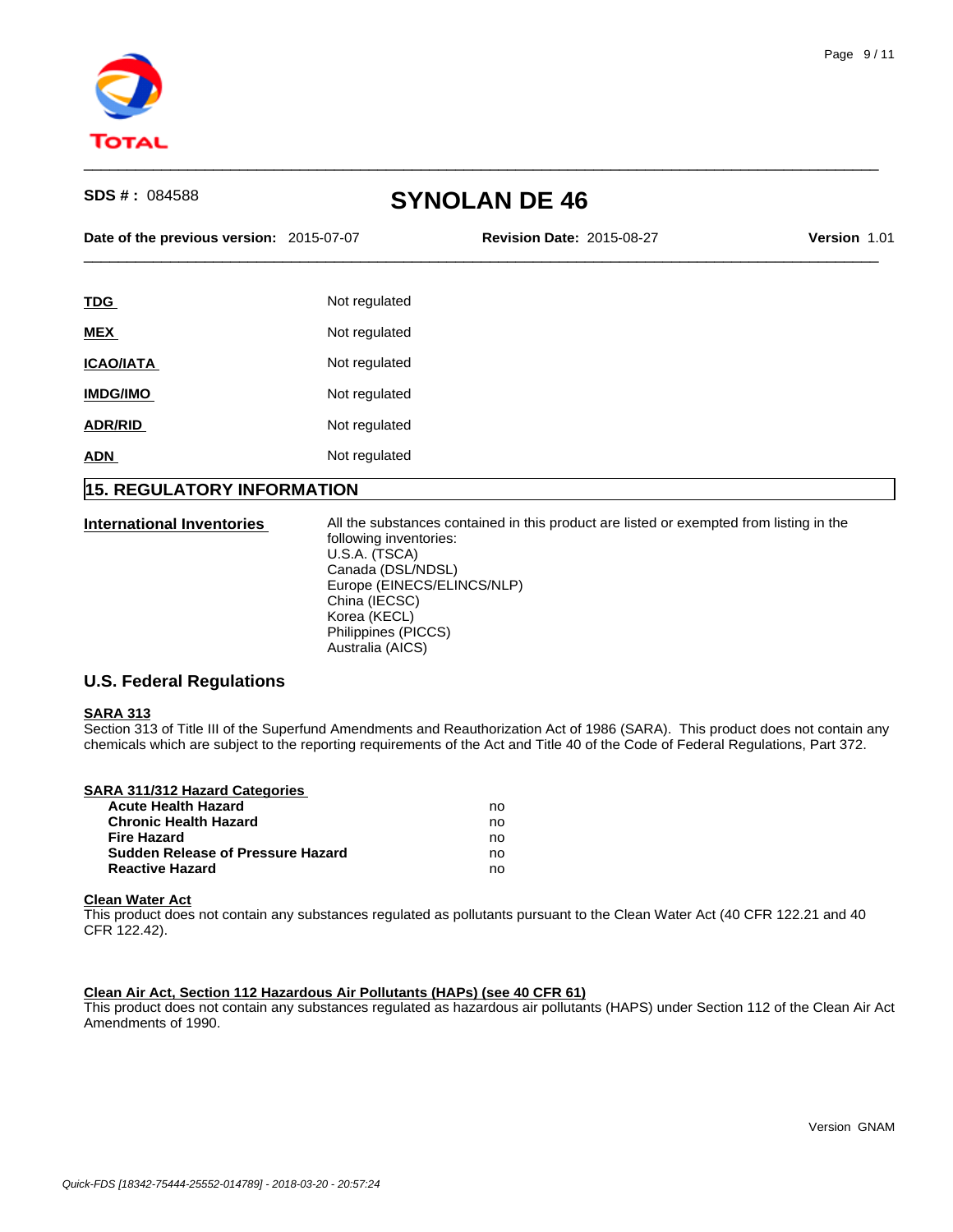

**Date of the previous version:** 2015-07-07 **Revision Date:** 2015-08-27 **Version** 1.01

 $\_$  ,  $\_$  ,  $\_$  ,  $\_$  ,  $\_$  ,  $\_$  ,  $\_$  ,  $\_$  ,  $\_$  ,  $\_$  ,  $\_$  ,  $\_$  ,  $\_$  ,  $\_$  ,  $\_$  ,  $\_$  ,  $\_$  ,  $\_$  ,  $\_$  ,  $\_$  ,  $\_$  ,  $\_$  ,  $\_$  ,  $\_$  ,  $\_$  ,  $\_$  ,  $\_$  ,  $\_$  ,  $\_$  ,  $\_$  ,  $\_$  ,  $\_$  ,  $\_$  ,  $\_$  ,  $\_$  ,  $\_$  ,  $\_$  ,

 $\_$  ,  $\_$  ,  $\_$  ,  $\_$  ,  $\_$  ,  $\_$  ,  $\_$  ,  $\_$  ,  $\_$  ,  $\_$  ,  $\_$  ,  $\_$  ,  $\_$  ,  $\_$  ,  $\_$  ,  $\_$  ,  $\_$  ,  $\_$  ,  $\_$  ,  $\_$  ,  $\_$  ,  $\_$  ,  $\_$  ,  $\_$  ,  $\_$  ,  $\_$  ,  $\_$  ,  $\_$  ,  $\_$  ,  $\_$  ,  $\_$  ,  $\_$  ,  $\_$  ,  $\_$  ,  $\_$  ,  $\_$  ,  $\_$  ,

### **CERCLA**

This material, as supplied, does not contain any substances regulated as hazardous substances under the Comprehensive Environmental Response Compensation and Liability Act (CERCLA) (40 CFR 302) or the Superfund Amendments and Reauthorization Act (SARA) (40 CFR 355). There may be specific reporting requirements at the local, regional, or state level pertaining to releases of this material.

## **U.S. State Regulations**

#### **California Proposition 65**

This product contains the following Proposition 65 chemicals:

| <b>Chemical Name</b>                                                                        | Weight % | California Prop. 65 |
|---------------------------------------------------------------------------------------------|----------|---------------------|
| 1,2-Benzenedicarboxylic acid, di-C9-11-branched alkyl<br>. C10-rich - 68515-49-1<br>esters. | 40-90    | Developmental       |

#### **U.S. State Right-to-Know Regulations**

No information available

## **16. OTHER INFORMATION** NFPA (National Fire Protection Association) HMIS (Hazardous Material Information System) Hazards are split into categories each with a 0 to 4 rating, 0 meaning no hazard and 4 meaning high hazard **Revision Date:** 2015-08-27 **Revision Note Exercise 2018 Revision Note Kevision K Abbreviations, acronyms Legend** Section 8 ACGIH - American Conference of Governmental Industrial Hygienists OSHA - Occupational Safety and Health Administration NIOSH - National Institute for Occupational Safety and Health TLV - Threshold Limit Values PEL - Permissible Exposure Limits IDHL - Immediately Dangerous to Life or Health concentrations TWA - Time Weight Average STEL - Short Term Exposure Limits S\* - Skin notation TSCA - Toxic Substance Control Act **NFPA Health Hazard** 0 **Flammability** 1 **Instability** 0 **Physical and chemical hazards** - **HMIS Health Hazard 0 <b>Flammability 1 Physical Hazard 0 Personal protection** X

 $\_$  ,  $\_$  ,  $\_$  ,  $\_$  ,  $\_$  ,  $\_$  ,  $\_$  ,  $\_$  ,  $\_$  ,  $\_$  ,  $\_$  ,  $\_$  ,  $\_$  ,  $\_$  ,  $\_$  ,  $\_$  ,  $\_$  ,  $\_$  ,  $\_$  ,  $\_$  ,  $\_$  ,  $\_$  ,  $\_$  ,  $\_$  ,  $\_$  ,  $\_$  ,  $\_$  ,  $\_$  ,  $\_$  ,  $\_$  ,  $\_$  ,  $\_$  ,  $\_$  ,  $\_$  ,  $\_$  ,  $\_$  ,  $\_$  ,